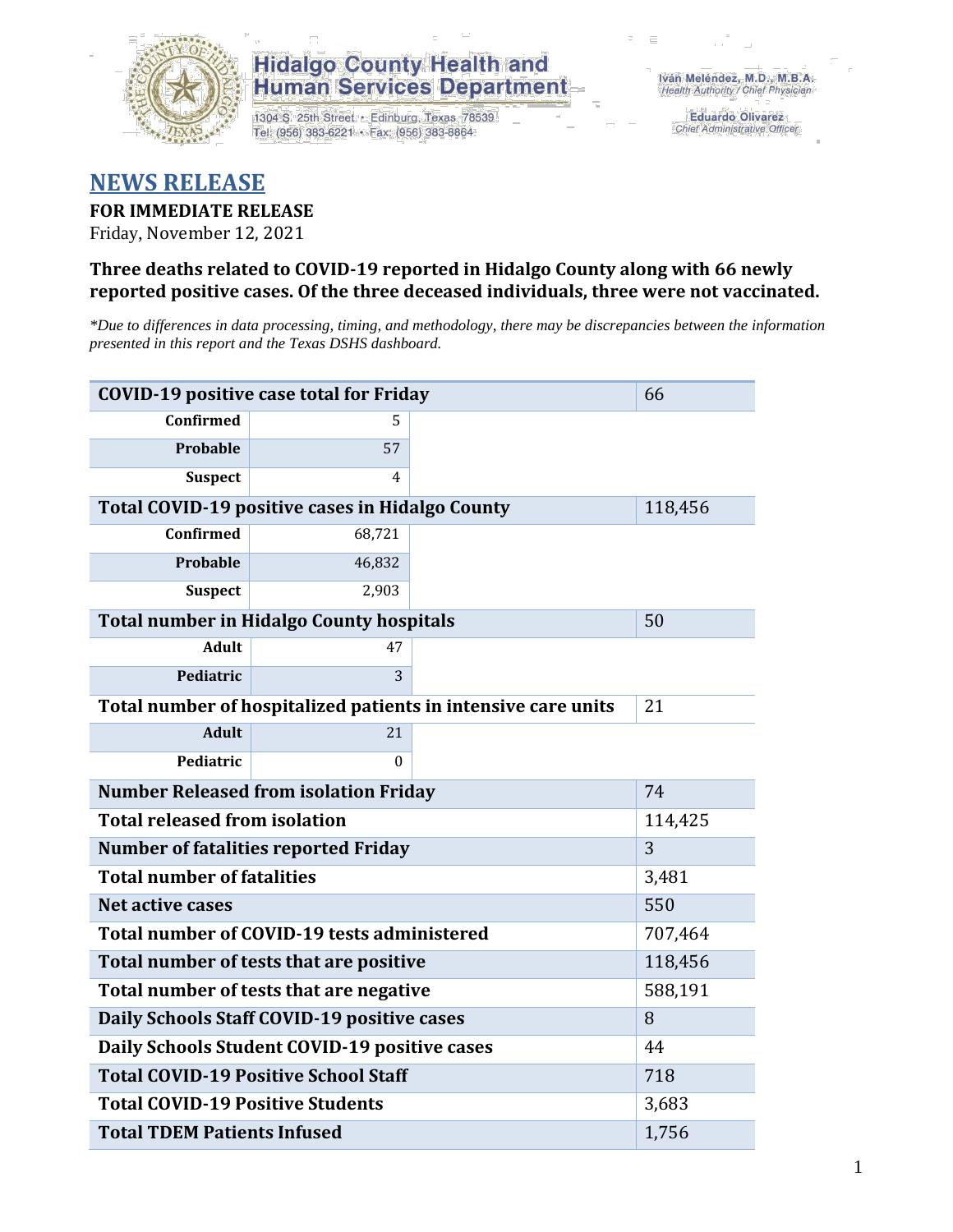

## **Hidalgo County Health and Human Services Department**

1304 S. 25th Street · Edinburg, Texas 78539 Tel: (956) 383-6221 · Fax: (956) 383-8864

Iván Meléndez, M.D., M.B.A. Health Authority / Chief Physician

> **Eduardo Olivarez** Chief Administrative Officer

*Hidalgo County uses the case status definition provided by the Texas Department of State Health Service's 2020 Epi Case Criteria Guide revised November 2020.*

- *1. Confirmed: A person who has tested positive through a molecular or PCR (oral or nasal swabs) test that looks for the presence of the virus's genetic material.*
- *2. Probable: A person who meets presumptive laboratory evidence through detection of COVID-19 by antigen test in a respiratory specimen.*
- *3. Suspect: A person who meets supported laboratory evidence through detection of specific antibodies in serum, plasma, whole body, and no prior history of being confirmed or probable case.*

*For more information of case status definition for COVID-19, please refer to:*

<https://www.dshs.state.tx.us/IDCU/investigation/epi-case-criteria-guide/2020-Epi-Case-Criteria-Guide.pdf>

| <b>Age</b><br><b>Range</b> |     | <b>Gender</b> | <b>City</b> |  |
|----------------------------|-----|---------------|-------------|--|
| 1                          | 70+ | Male          | Donna       |  |
| 2                          | 60s | Male          | Edinburg    |  |
| 3                          | 70+ | Male          | Edinburg    |  |

## The deaths include: The deaths include: Case Breakdown by Age Group:

| <b>Age Range</b> | <b>Number of Cases</b> |  |  |  |
|------------------|------------------------|--|--|--|
| $0 - 11$         | 25                     |  |  |  |
| 12-19            | 9                      |  |  |  |
| 20s              | 3                      |  |  |  |
| 30 <sub>s</sub>  | 7                      |  |  |  |
| 40s              | 9                      |  |  |  |
| 50s              | 8                      |  |  |  |
| 60s              | $\mathbf{1}$           |  |  |  |
| $70+$            | 4                      |  |  |  |
| Total:           | 66                     |  |  |  |